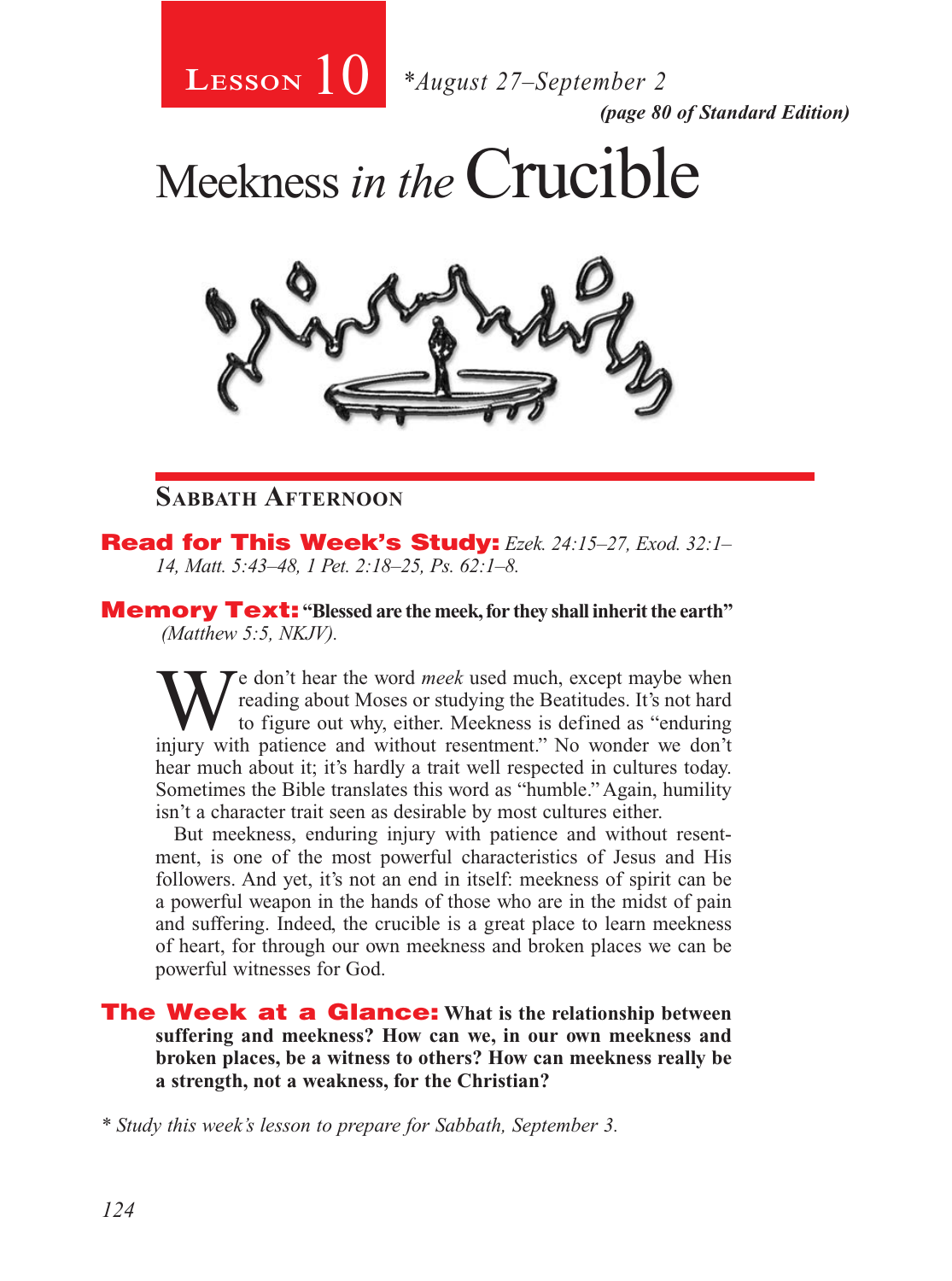*(page 81 of Standard Edition)*

## **"Broken Bread and Poured-Out Wine"**

\_\_\_\_\_\_\_\_\_\_\_\_\_\_\_\_\_\_\_\_\_\_\_\_\_\_\_\_\_\_\_\_\_\_\_\_\_\_\_\_\_\_\_\_\_\_\_\_\_\_\_\_

\_\_\_\_\_\_\_\_\_\_\_\_\_\_\_\_\_\_\_\_\_\_\_\_\_\_\_\_\_\_\_\_\_\_\_\_\_\_\_\_\_\_\_\_\_\_\_\_\_\_\_\_

\_\_\_\_\_\_\_\_\_\_\_\_\_\_\_\_\_\_\_\_\_\_\_\_\_\_\_\_\_\_\_\_\_\_\_\_\_\_\_\_\_\_\_\_\_\_\_\_\_\_\_\_

Consider: **Oswald Chambers has said that we are to become "broken bread and poured-out wine" for others. What do you think he means by this?**

All through the Bible there are examples of people who were "broken" to serve others. Moses was called to endure unending waves of gossip and criticism as he led people to the Promised Land. Joseph was called to a journey that involved betrayal and imprisonment as he was brought to a position of service in Egypt. In each case, God permitted the situations in order that His people's lives could become theaters of His grace and care, not only for themselves but also for the good of others, as well. God may use us in the same way. It is easy to feel angry or hurt in such situations. But as we noted yesterday, meekness is the God-given ability to endure such things "with patience and without resentment."

#### Read **Ezekiel 24:15–27. What's happening here? Why was Ezekiel put through this crucible?**

\_\_\_\_\_\_\_\_\_\_\_\_\_\_\_\_\_\_\_\_\_\_\_\_\_\_\_\_\_\_\_\_\_\_\_\_\_\_\_\_\_\_\_\_\_\_\_\_\_\_\_\_

\_\_\_\_\_\_\_\_\_\_\_\_\_\_\_\_\_\_\_\_\_\_\_\_\_\_\_\_\_\_\_\_\_\_\_\_\_\_\_\_\_\_\_\_\_\_\_\_\_\_\_\_

\_\_\_\_\_\_\_\_\_\_\_\_\_\_\_\_\_\_\_\_\_\_\_\_\_\_\_\_\_\_\_\_\_\_\_\_\_\_\_\_\_\_\_\_\_\_\_\_\_\_\_\_

In Ezekiel 24:24, God says, " ' "Ezekiel will be a sign to you; you will do just as he has done. When this happens, you will know that I am the Sovereign Lord" ' " *(NIV)*. Through Ezekiel's example, the people of Israel were going to be convicted of the truth about who God was, the Sovereign Lord—and they would see this truth as they experienced the fulfillment of the prophecy that Ezekiel's life symbolized and the suffering that he had faced. Who knows how many people will see "the Sovereign Lord" through us in our own broken places, as well?

**Sooner or later life itself breaks us all. What has been your experience with being broken? What lessons have you learned? How can your own broken soul be used by the Lord to help other people?** 

\_\_\_\_\_\_\_\_\_\_\_\_\_\_\_\_\_\_\_\_\_\_\_\_\_\_\_\_\_\_\_\_\_\_\_\_\_\_\_\_\_\_\_\_\_\_\_\_\_\_\_\_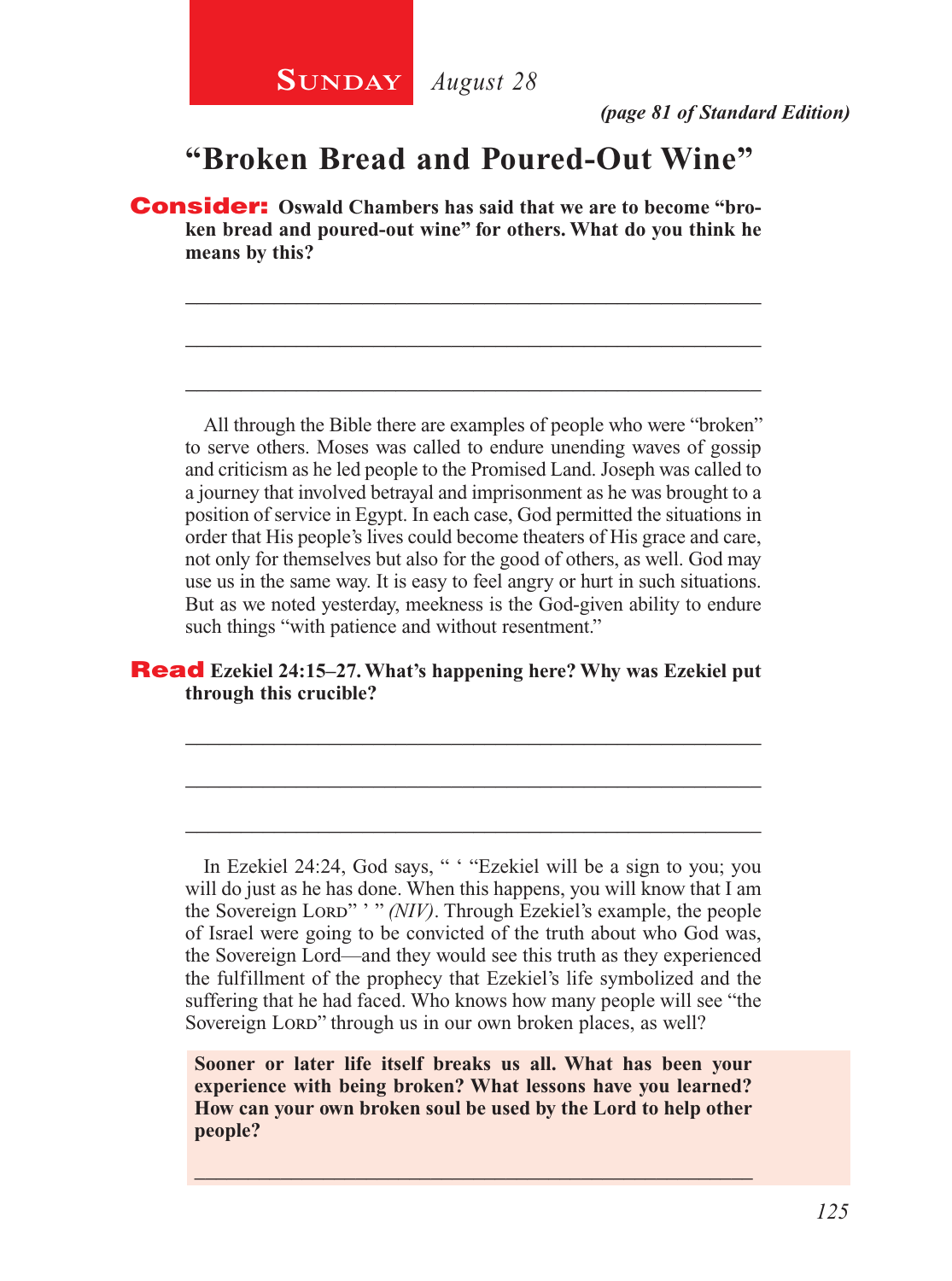### **Interceding for Grace**

Read **Exodus 32:1–14. What role do we find Moses playing here?** 

After the people began worshiping the golden calf, God decided they had gone too far and announced that He would destroy the people and make Moses a great nation. But rather than taking up God's offer, Moses pleaded for God to show grace to His people, and God relented. Exodus 32:1–14 raises two important issues. First, God's offer to destroy the rebellious people and bless Moses was a test for him. God wanted Moses to demonstrate just how much compassion he felt for these desperately disobedient people. And Moses passed the test. Like Jesus, he pleaded for mercy for sinners. This reveals something very interesting: sometimes God also may allow us to face opposition; He might allow us to be in a crucible so that He, we, and the watching universe can see how much compassion we have for those who are wayward.

\_\_\_\_\_\_\_\_\_\_\_\_\_\_\_\_\_\_\_\_\_\_\_\_\_\_\_\_\_\_\_\_\_\_\_\_\_\_\_\_\_\_\_\_\_\_\_\_\_\_\_\_

\_\_\_\_\_\_\_\_\_\_\_\_\_\_\_\_\_\_\_\_\_\_\_\_\_\_\_\_\_\_\_\_\_\_\_\_\_\_\_\_\_\_\_\_\_\_\_\_\_\_\_\_

\_\_\_\_\_\_\_\_\_\_\_\_\_\_\_\_\_\_\_\_\_\_\_\_\_\_\_\_\_\_\_\_\_\_\_\_\_\_\_\_\_\_\_\_\_\_\_\_\_\_\_\_

#### What **reasons did Moses give for asking the Lord not to destroy Israel?**

\_\_\_\_\_\_\_\_\_\_\_\_\_\_\_\_\_\_\_\_\_\_\_\_\_\_\_\_\_\_\_\_\_\_\_\_\_\_\_\_\_\_\_\_\_\_\_\_\_\_\_\_

\_\_\_\_\_\_\_\_\_\_\_\_\_\_\_\_\_\_\_\_\_\_\_\_\_\_\_\_\_\_\_\_\_\_\_\_\_\_\_\_\_\_\_\_\_\_\_\_\_\_\_\_

Second, this passage shows that opposition and disobedience is a call to reveal grace. Grace is needed when people least deserve it. But when they least deserve it also is the time that we feel the least like offering it. But when Moses' sister Miriam was criticizing him, he cried out to the Lord to heal her from leprosy *(Numbers 12)*. When God was angry with Korah and his followers and threatened to destroy them all, Moses fell on his face to plead for their lives. The next day, when Israel grumbled against Moses for the death of the rebels and God threatened to destroy them all again, Moses fell facedown and urged Aaron quickly to make atonement for them all *(Numbers 16).* In his own meekness, in his own selflessness in the midst of this crucible, Moses sought grace on behalf of those who certainly didn't deserve it.

**Think about the people around you who you think are the least deserving of grace. How can you, with meekness and selfless humility, be a revelation of God's grace to them?**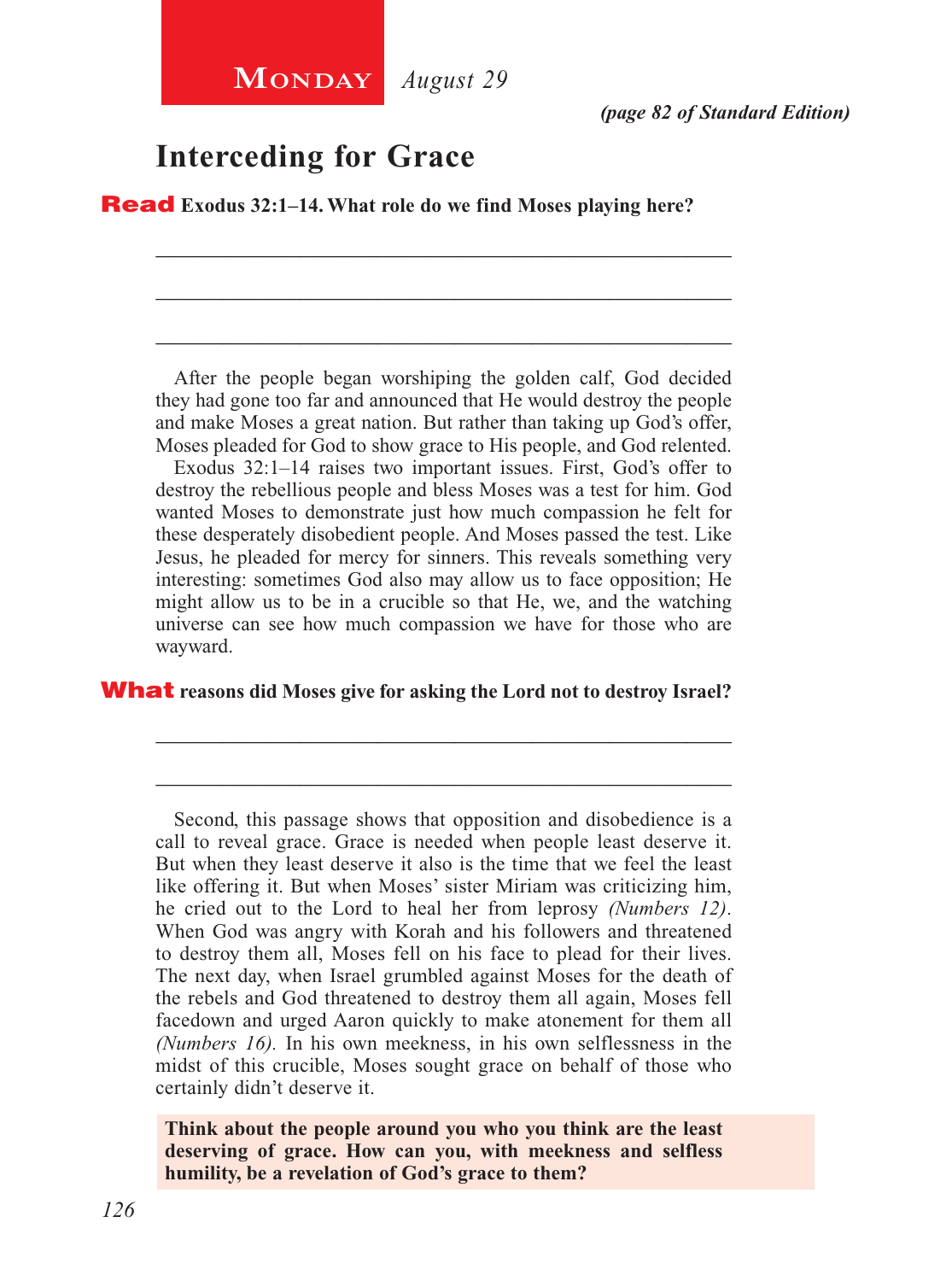## **Loving Those Who Hurt Us**

Someone once said: "Loving our enemies, then, does not mean that we are supposed to love the dirt in which the pearl is buried; rather it means that we love the pearl which lies in the dust. . . . God does not love us because we are by nature lovable. But we become lovable because He loves us."

\_\_\_\_\_\_\_\_\_\_\_\_\_\_\_\_\_\_\_\_\_\_\_\_\_\_\_\_\_\_\_\_\_\_\_\_\_\_\_\_\_\_\_\_\_\_\_\_\_\_\_\_

\_\_\_\_\_\_\_\_\_\_\_\_\_\_\_\_\_\_\_\_\_\_\_\_\_\_\_\_\_\_\_\_\_\_\_\_\_\_\_\_\_\_\_\_\_\_\_\_\_\_\_\_

#### When **you look at your "enemies," what do you normally see—the pearl or the dirt around it?**

**Read** Matthew 5:43–48. Jesus calls us to love and pray for our ene**mies. What example from nature does Jesus give us there that helps us understand why we should love our enemies? What's the point He is teaching us?**

In Matthew 5:45, Jesus uses the example of His Father in heaven to illustrate how we should treat those who hurt us, who perhaps put us in the worst kind of crucibles. Jesus says that His Father sends the blessing of rain to both the righteous and the unrighteous; if God gives even the unjust rain, how then should we treat them?

\_\_\_\_\_\_\_\_\_\_\_\_\_\_\_\_\_\_\_\_\_\_\_\_\_\_\_\_\_\_\_\_\_\_\_\_\_\_\_\_\_\_\_\_\_\_\_\_\_\_\_\_

\_\_\_\_\_\_\_\_\_\_\_\_\_\_\_\_\_\_\_\_\_\_\_\_\_\_\_\_\_\_\_\_\_\_\_\_\_\_\_\_\_\_\_\_\_\_\_\_\_\_\_\_

Jesus isn't trying to say that we should always have warm, fuzzy feelings toward everyone who causes us trouble, though this also may be possible. Fundamentally, love for our enemies is not meant to be a feeling we have for them but specific actions toward them that reveal care and consideration.

Jesus concludes this passage with a verse that often causes a lot of debate: " 'Be perfect, therefore, as your heavenly Father is perfect' " *(Matt. 5:48, NIV).* But the meaning is very clear in the context: those people who want to be perfect as God is perfect must show love to their enemies as God shows love to His. To be perfect in God's sight is to love the opposition; and to do this takes a meekness of heart that only God can give.

**Keeping in mind our definition of meekness ("enduring injury with patience and without resentment"), list the changes you must make in order to allow the Lord to give you the kind of meekness of heart that will help you have the right attitude toward "enemies."**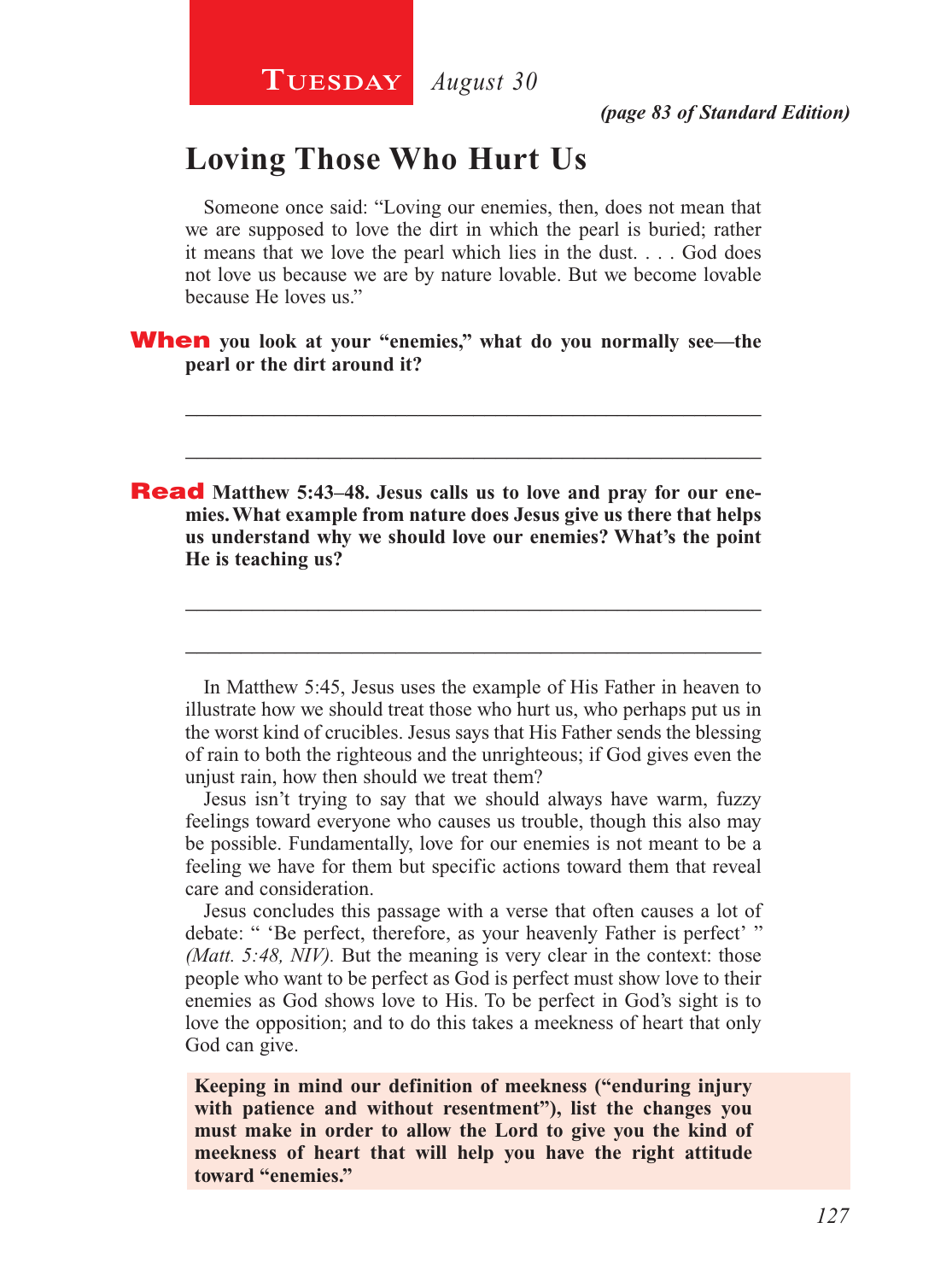## **A Closed Mouth**

The most powerful examples of meekness in the crucible come from Jesus. When He said to come and "learn of me; for I am meek and lowly in heart" *(Matt. 11:29)*, He meant it in ways we probably can't imagine.

Read **1 Peter 2:18–25. Peter is offering some surprising advice to slaves. He describes how Jesus responded to unjust and painful treatment and suggests to them that He has left them "an example, that you should follow His steps"** *(1 Pet. 2:21, NKJV).* **What principles of meekness and humility in the crucible can we learn from Jesus' example, as expressed here by Peter?**

It is terrible to watch someone else treat another unjustly. And it is extremely painful when we are on the receiving end of such treatment. Because we normally have a strong sense of justice, when injustice occurs, our instincts are to "put things right" while holding on to what we believe to be a righteous and just anger.

\_\_\_\_\_\_\_\_\_\_\_\_\_\_\_\_\_\_\_\_\_\_\_\_\_\_\_\_\_\_\_\_\_\_\_\_\_\_\_\_\_\_\_\_\_\_\_\_\_\_\_\_

\_\_\_\_\_\_\_\_\_\_\_\_\_\_\_\_\_\_\_\_\_\_\_\_\_\_\_\_\_\_\_\_\_\_\_\_\_\_\_\_\_\_\_\_\_\_\_\_\_\_\_\_

\_\_\_\_\_\_\_\_\_\_\_\_\_\_\_\_\_\_\_\_\_\_\_\_\_\_\_\_\_\_\_\_\_\_\_\_\_\_\_\_\_\_\_\_\_\_\_\_\_\_\_\_

It is not easy to live meekly. It is perhaps impossible unless we embrace one critical truth—that in all unjust situations, we must believe that our Father in heaven is in control and that He will act on our behalf when it is according to His will. This also means that we must be open to the possibility that like Jesus, we may not always be saved from injustice. But we must always remember that our Father in heaven is still with us and in charge.

Peter's advice, modeled on Jesus' life, is surprising because it seems that silence in the face of unjust suffering is a greater witness to the glory of God than "putting people right." When questioned by Caiaphas and Pilate, Jesus could have said a lot of things to correct the situation and to justify Himself, but He didn't. His silence was a testimony to His meekness.

**How do you deal with situations in which you have been treated unfairly? How can you better apply some of the principles looked at here today to your own life?**

\_\_\_\_\_\_\_\_\_\_\_\_\_\_\_\_\_\_\_\_\_\_\_\_\_\_\_\_\_\_\_\_\_\_\_\_\_\_\_\_\_\_\_\_\_\_\_\_\_\_\_\_ \_\_\_\_\_\_\_\_\_\_\_\_\_\_\_\_\_\_\_\_\_\_\_\_\_\_\_\_\_\_\_\_\_\_\_\_\_\_\_\_\_\_\_\_\_\_\_\_\_\_\_\_ \_\_\_\_\_\_\_\_\_\_\_\_\_\_\_\_\_\_\_\_\_\_\_\_\_\_\_\_\_\_\_\_\_\_\_\_\_\_\_\_\_\_\_\_\_\_\_\_\_\_\_\_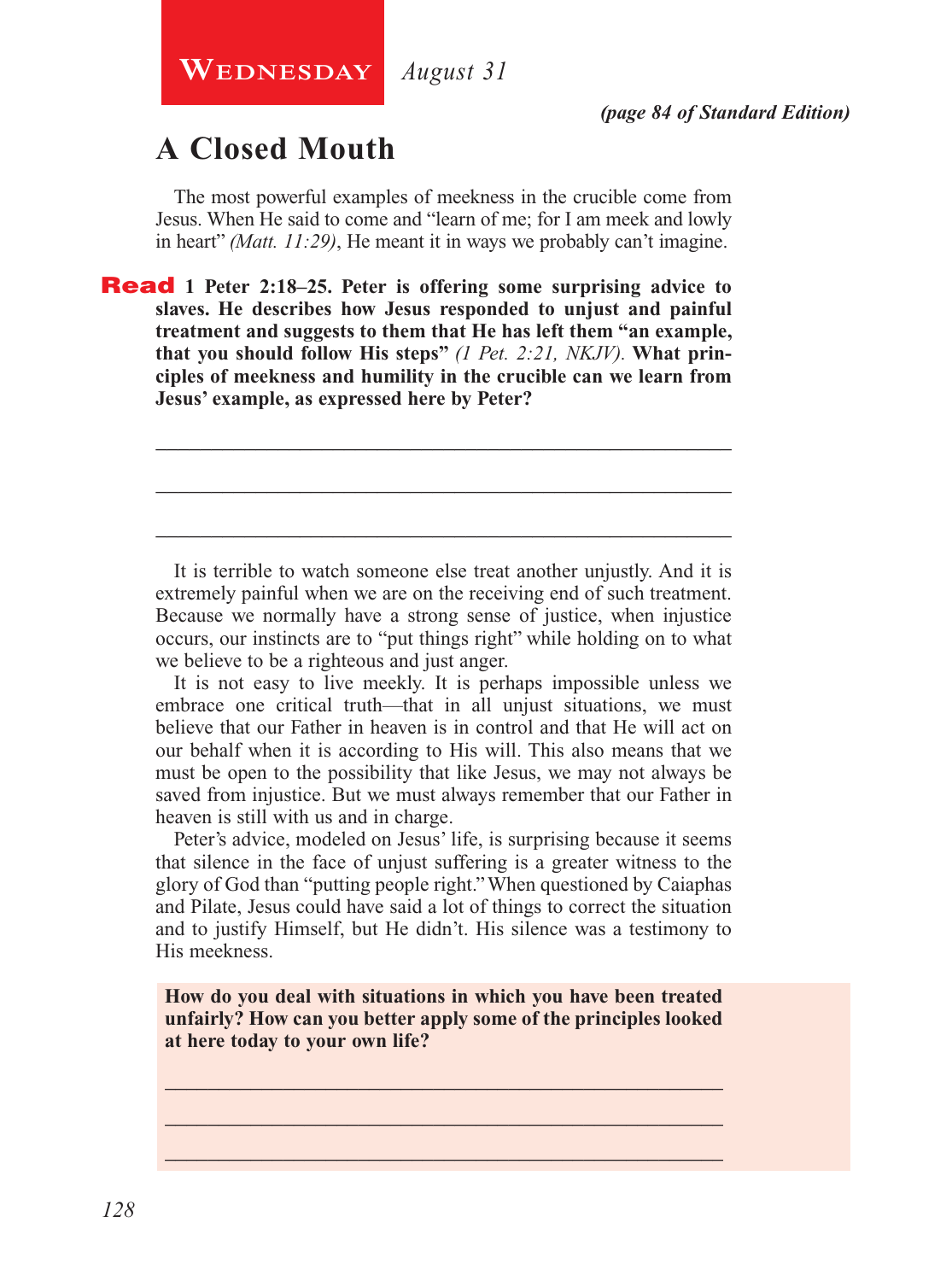*September 1*

## **Our Rock and Refuge**

So often the most proud people, the most arrogant and pushy, are those who suffer from low self-esteem. Their arrogance and pride—and total lack of meekness or humility—exist as a cover, perhaps even unconsciously, for something lacking inside. What they need is something we all need: a sense of security, of worthiness, of acceptance, especially in times of distress and suffering. We can find that only through the Lord. In short, meekness and humility, far from being attributes of weakness, are often the most powerful manifestation of a soul firmly grounded on the Rock.

#### Read **Psalm 62:1–8. What seems to be the background for this psalm? What points is David making? What spiritual principles can you learn from what he is saying? Most important, how can you learn to apply these principles to your own life?**

\_\_\_\_\_\_\_\_\_\_\_\_\_\_\_\_\_\_\_\_\_\_\_\_\_\_\_\_\_\_\_\_\_\_\_\_\_\_\_\_\_\_\_\_\_\_\_\_\_\_\_\_

\_\_\_\_\_\_\_\_\_\_\_\_\_\_\_\_\_\_\_\_\_\_\_\_\_\_\_\_\_\_\_\_\_\_\_\_\_\_\_\_\_\_\_\_\_\_\_\_\_\_\_\_

\_\_\_\_\_\_\_\_\_\_\_\_\_\_\_\_\_\_\_\_\_\_\_\_\_\_\_\_\_\_\_\_\_\_\_\_\_\_\_\_\_\_\_\_\_\_\_\_\_\_\_\_

"Without cause men will become our enemies. The motives of the people of God will be misinterpreted, not only by the world, but by their own brethren. The Lord's servants will be put in hard places. A mountain will be made of a molehill to justify men in pursuing a selfish, unrighteous course. . . . By misrepresentation these men will be clothed in the dark vestments of dishonesty because circumstances beyond their control made their work perplexing. They will be pointed to as men that cannot be trusted. And this will be done by the members of the church. God's servants must arm themselves with the mind of Christ. They must not expect to escape insult and misjudgment. They will be called enthusiasts and fanatics. But let them not become discouraged. God's hands are on the wheel of His providence, guiding His work to the glory of His name."—Ellen G. White, *The Upward Look*, p. 177.

**How immune are you to the reproaches and barbs of others? Most likely not that immune, right? How can you cleave to the Lord and anchor your sense of self-worth on the One who loves you so much that He died for your sins, and thus help protect yourself against the slights of others?**

\_\_\_\_\_\_\_\_\_\_\_\_\_\_\_\_\_\_\_\_\_\_\_\_\_\_\_\_\_\_\_\_\_\_\_\_\_\_\_\_\_\_\_\_\_\_\_\_\_\_\_\_ \_\_\_\_\_\_\_\_\_\_\_\_\_\_\_\_\_\_\_\_\_\_\_\_\_\_\_\_\_\_\_\_\_\_\_\_\_\_\_\_\_\_\_\_\_\_\_\_\_\_\_\_ \_\_\_\_\_\_\_\_\_\_\_\_\_\_\_\_\_\_\_\_\_\_\_\_\_\_\_\_\_\_\_\_\_\_\_\_\_\_\_\_\_\_\_\_\_\_\_\_\_\_\_\_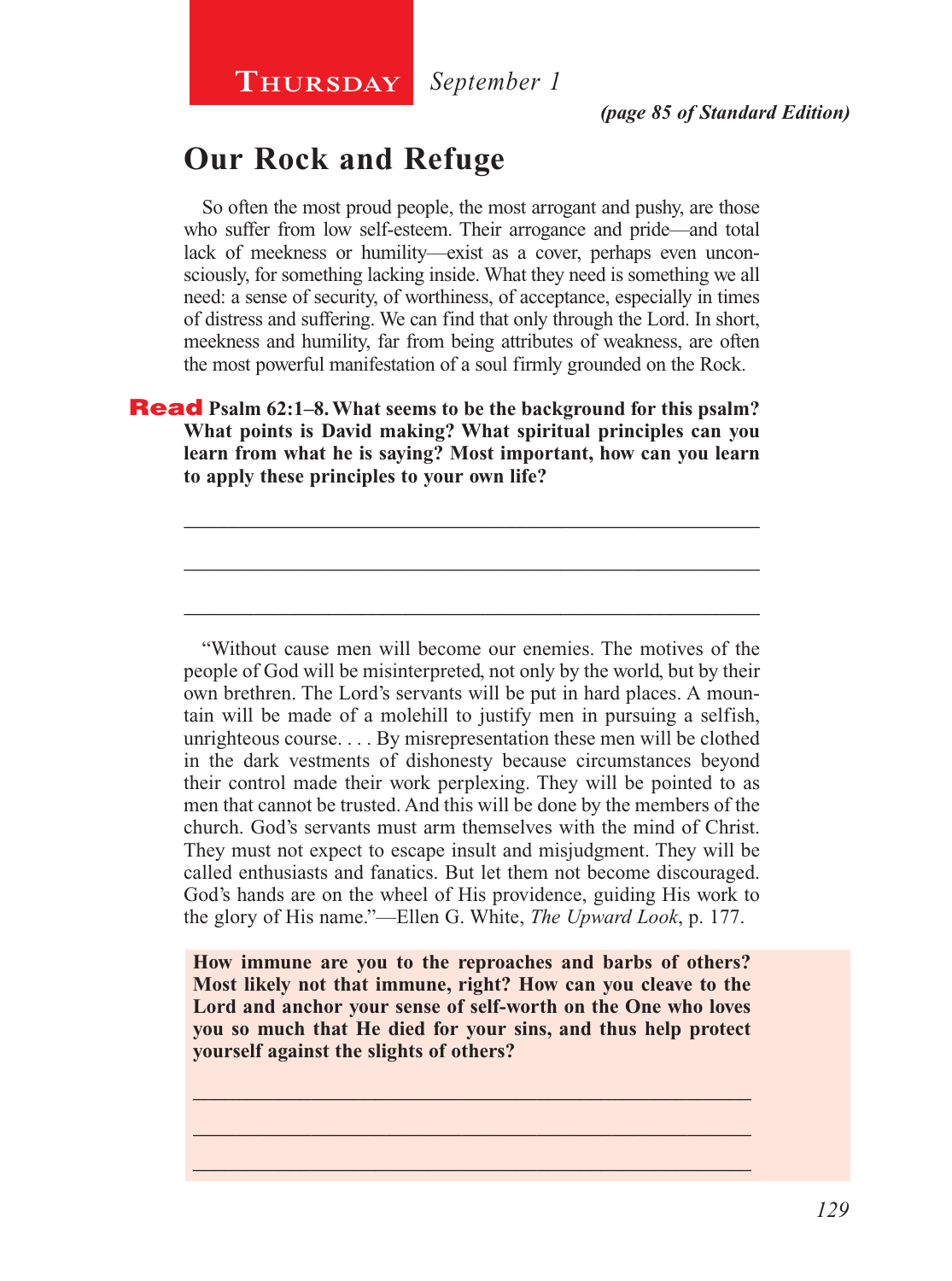## **FRIDAY** September 2

*(page 86 of Standard Edition)*

**Further Thought:** Read Ellen G. White, "The Importance of Seeking True Knowledge," pp. 453, 454, in *The Ministry of Healing*; "The Sermon on the Mount," pp. 298–314, in *The Desire of Ages*; "The Worker and His Qualifications," p. 630, in *Evangelism*.

"The difficulties we have to encounter may be very much lessened by that meekness which hides itself in Christ. If we possess the humility of our Master, we shall rise above the slights, the rebuffs, the annoyances, to which we are daily exposed, and they will cease to cast a gloom over the spirit. The highest evidence of nobility in a Christian is self-control. He who under abuse or cruelty fails to maintain a calm and trustful spirit robs God of His right to reveal in him His own perfection of character. Lowliness of heart is the strength that gives victory to the followers of Christ; it is the token of their connection with the courts above."—Ellen G. White, *The Desire of Ages*, p. 301.

#### Discussion Questions:

Ê **How does humility allow us to "rise above" hurts and annoyances? What do you think is the most important characteristic of humility that allows us to do this?**

**2** In your own particular culture, how are the characteristics of **humility and meekness viewed? Are they respected, despised, or what? What kind of pressures do you face in your culture that work against you in cultivating these characteristics?**

 $\bullet$  Are there any great examples of meekness and humility among **people alive today? If so, who are they, how have they expressed these traits, and what can you learn from them?** 

 $\bullet$  Why is it that we so often equate meekness and humility with **weakness?**

Î **We saw how David sought the Lord as a refuge. But how does that work? How is that refuge always manifested? In other words, how can we, as a church, be a refuge for those who need a refuge? What kind of refuge does your own local church provide? What can you do to help make it a place of refuge for those who need it?**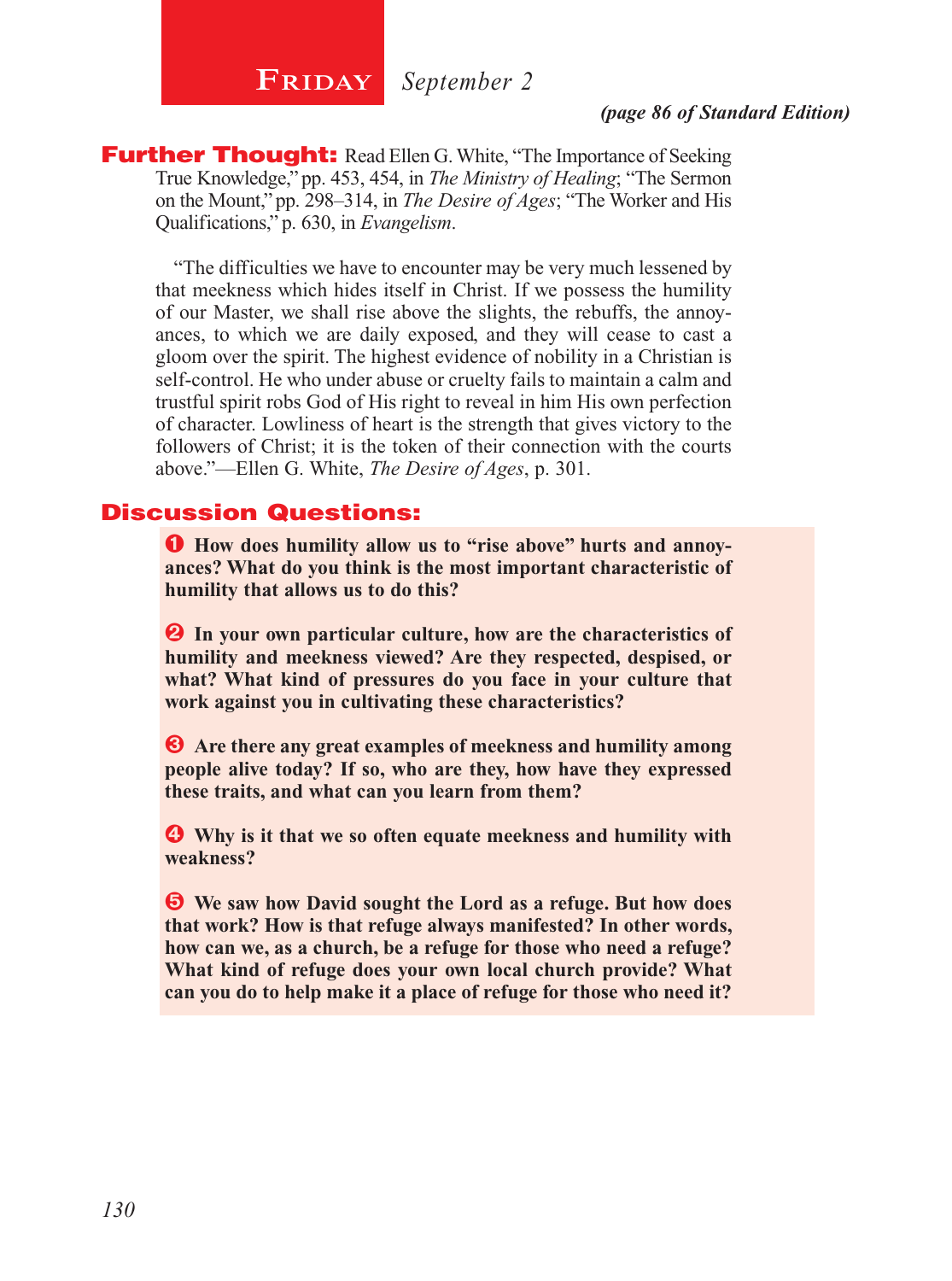# INSIDES*tory*

## Part 10: Power of a Name

*By* Andrew McChesney

Father was awakened by invisible hands clutching his throat in Manaus, Brazil. Futilely he tried to pull away the hands. Finally, he gasped, "Lord, please help me!" But the deadly grip tightened. When all hope seemed lost, he heard a soft voice say, "Ask Jesus to help. Say the name of Jesus."

"Jesus, save me!" Father cried. The unseen hands immediately released their grip. Father, gasping, understood the power of Jesus' name for the first time. Still lying in bed, he exclaimed joyfully, "I am saved by the name of Jesus! I am saved by the blood of Jesus and Jesus' sacrifice!" From that day, Father called on Jesus' name whenever evil spirits harassed him.

As baptismal studies continued, Father was astonished to learn that God condemns the spiritism that he had practiced in the Candomblé temple. In Deuteronomy 18:9–14, he read, " 'There shall not be found among you anyone . . . who practices witchcraft, or a soothsayer, or one who interprets omens, or a sorcerer, or one who conjures spells, or a medium, or a spiritist, or one who calls up the dead. For all who do these things are an abomination to the Lord' " *(verses 10, 11, NKJV).* In the Ten Commandments, he read, " 'You shall have no other gods before Me' " *(Exodus 20:3, NKJV).* He thought, *I was worshiping other gods.* Continuing the chapter, he read, " 'You shall not make for yourself a carved image' " *(verse 4, NKJV)*, and told himself, "I have been following everything that God calls an abomination." When he reached the Fourth Commandment— "Remember the Sabbath day to keep it holy"—he told Mother, "I got the wrong day. The spirits told me to keep another day holy."

In Revelation 21:8, he read, "But the cowardly, unbelieving, abominable, murderers, sexually immoral, sorcerers, idolaters, and all liars shall have their part in the lake which burns with fire and brimstone, which is the second death." It was the same verse that Mother read when she first went to Sabbath School and that had prompted her to start praying for Father. When Father read the verse, he realized that he had been headed for the lake of fire.

Father reached a breakthrough when the Bible study focused on the state of the dead. He read that people sleep after death and do not have spirits that fly around. "The body dies, and that's the end," he told Mother with surprise. "The gift of life is what goes back to God." The evil spirits had taught that people's spirits float around after their bodies die and some of those spirits were among the legion of evil spirits that accompanied Candomblé leaders.

The evil spirits continued to annoy Father. But the more they attacked, the more Father called on the name of Jesus. A desire grew in him to lead others to Christ. *Instead of teaching people the way of darkness*, he thought, *I should use my knowledge and own experience to guide people to the light.*

*Your Thirteenth Sabbath Offering will help open eight churches in the South American Divi*sion, including four in Brazil, where Father (EDUARDO FERREIRA DOS SANTOS) and his family live.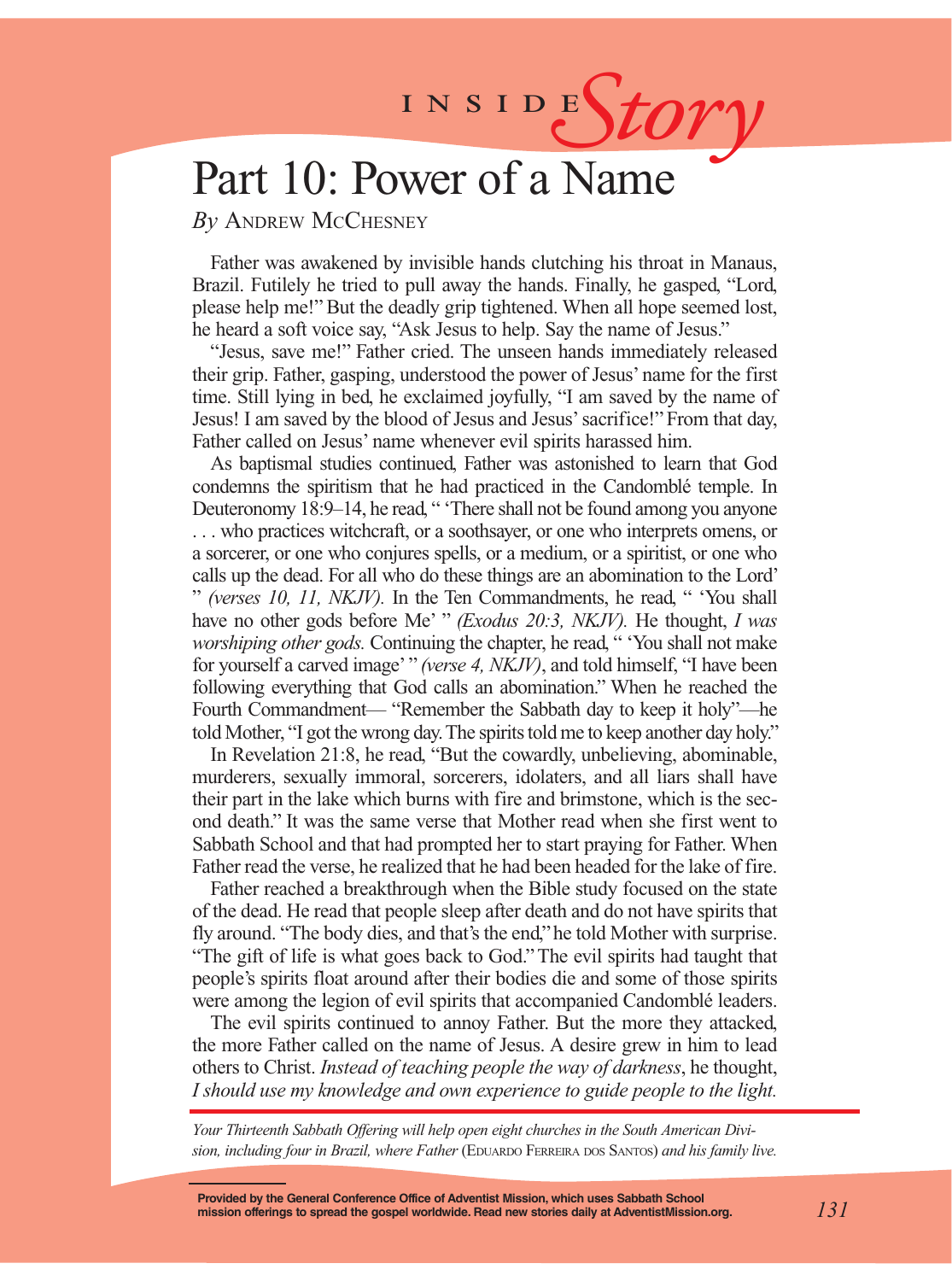#### Key Text: *Matthew 5:5*

Study Focus: *Exod. 32:1–14, Ps. 62:1–8, Ezek. 24:15–27, Matt. 5:43–48, 1 Pet. 2:18–25.*

#### *Part I: Overview*

Biblical religion, in both the Old and the New Testaments, is characterized by meekness. Moses is known for being the meekest person on earth *(Num. 12:3)*. David declared that "the meek shall inherit the earth" *(Ps. 37:11, NKJV).* The prophets announced that God will bless the meek *(Isa. 11:4; Isa. 29:19; Isa. 66:2; Zeph. 2:3; Zeph. 3:11, 12).* God Himself is described as meek and as promoting meekness *(Ps. 25:9, Ps. 45:4, Ps. 147:6).* Jesus was meek *(Matt. 11:29, Matt. 21:5, 2 Cor. 10:1)* and placed meekness at the foundation of Christianity *(Matt. 5:5).* The apostles were meek *(2 Cor. 10:1)* and urged Christians to be meek *(Gal. 5:23, Eph. 4:2, Col. 3:12, 1 Tim. 6:11, 2 Tim. 2:25, Titus 3:2, James 1:21, James 3:13, James 4:6, 1 Pet. 3:15, 1 Pet. 5:5).* While the empires and kingdoms of the earth are constructed on such values as audacity, power, and military conquest, the religion of God builds and conquers with meekness, love, and grace. However, God's meekness does not mean that He is powerless. Rather, meekness is an essential trait of God's character and His way of relating to the universe and to us sinners.

**Lesson Themes:** This week's lesson highlights two major themes.

- 1. Meekness is essential to Christianity. However, just as essential is a correct understanding of biblical meekness and living it out in our lives. Biblical meekness does not spring out of a political calculation; rather, it is a genuine outlook on the world through the prism of God's most fundamental attribute, love.
- 2. Christians are not meek in and of themselves. Rather, their source of meekness is in their loving, gracious Three-in-One God: the Father; the Son and Savior, Jesus Christ; and the Holy Spirit.

## *Part II: Commentary*

#### **Is Meekness Slave Morality?**

One of the strongest attacks on Christianity and its concept of humility and meekness in the modern period came from the German existentialist philosopher Friedrich Nietzsche (1844–1900). Not only was suffering an integral part of Nietzsche's life, but it also was an essential area of inter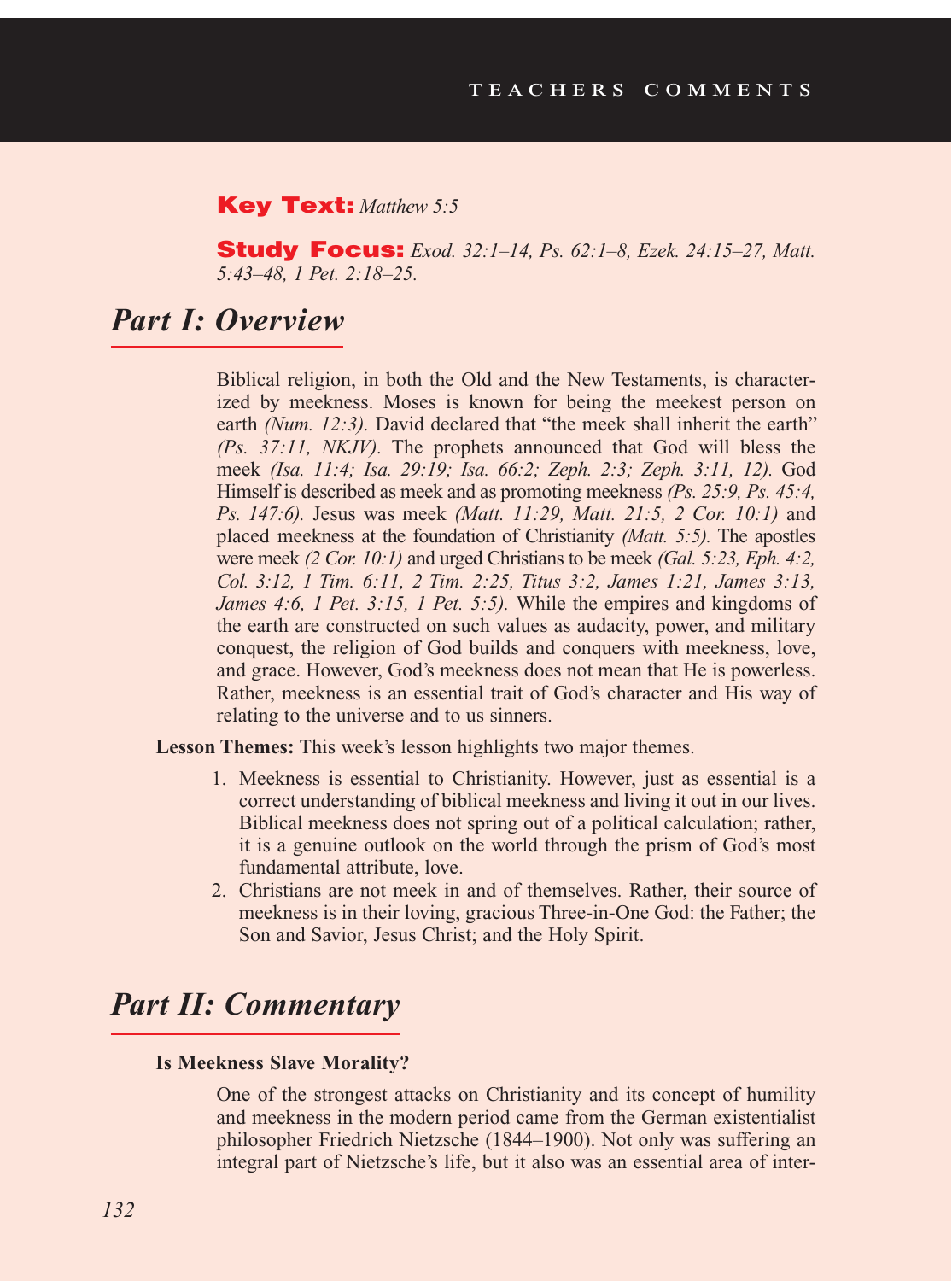est in his philosophy. At a very young age, he lost his father and many other members of his family. Throughout his life, Nietzsche struggled with debilitating health issues and was eventually isolated by a mental illness during the last 11 years of his life. As he studied classical languages and philosophy, Nietzsche became especially interested in ancient Greek culture and philosophy. From this lens, he concluded that Europe had lost its ancient vigor. The culprit? None other than Christianity! Nietzsche thought Christianity had robbed Europe of its classical Greek and Roman culture of heroism, power, and nobility. The West, indeed, humanity in its entirety, according to Nietzsche, needed to redeem that classical outlook if it wanted to survive and thrive.

According to Nietzsche, there are two types of morality: the morality of the masters, of the noblemen, of the strong-willed man, and the morality of the slaves or of the weak. Master morality sets its own values, decides on its own course of actions, and evaluates them through the prism of their consequences, such as helpful (good) or harmful (bad). Thus, autonomy, power, wealth, nobility, optimism, exuberance, and courage are regarded as good, while weakness and meekness are regarded as bad. By contrast, slave morality does not generate values or actions but merely reacts to, and opposes, the values or actions set by the master morality. While master morality focuses on action, slave morality is reactionary (or, as Nietzsche would put it, ressentiment); while master morality is oppressive, slave morality is subversive and manipulative; while master morality is more individualistic, slave morality is more communitarian.

Thus, because the weak are unable to overthrow the powerful by sheer force, they resort to reinterpreting and disparaging the value system of the masters. Instead of enjoying the morality of the strong man, the weak project their situation of humiliation into the absolute, universalizing their values.

According to Nietzsche, Christianity is a religion of the weak, of slave morality. In his own words: "Christianity has taken the side of everything weak, base, failed; it has made an ideal out of whatever contradicts the preservation instincts of a strong life; it has corrupted the reason of even the most spiritual natures by teaching people to see the highest spiritual values as sinful, as deceptive, as *temptations*. The most pitiful example—the corruption of Pascal, who believed that his reason was corrupted by original sin when the only thing corrupting it was Christianity itself!"—Friedrich Nietzsche, *The Anti-Christ, Ecce Homo, Twilight of the Idols and Other Writings*, ed. Aaron Ridley and Judith Norman (Cambridge, U.K.: Cambridge University Press, 2005), p. 5.

For Nietzsche, Christianity is another reaction of the poor and weak, designed to overthrow and control the powerful through manipulation. Christians have resigned themselves to their fate of slavery and do not have the will to become masters of their own destiny. For this reason,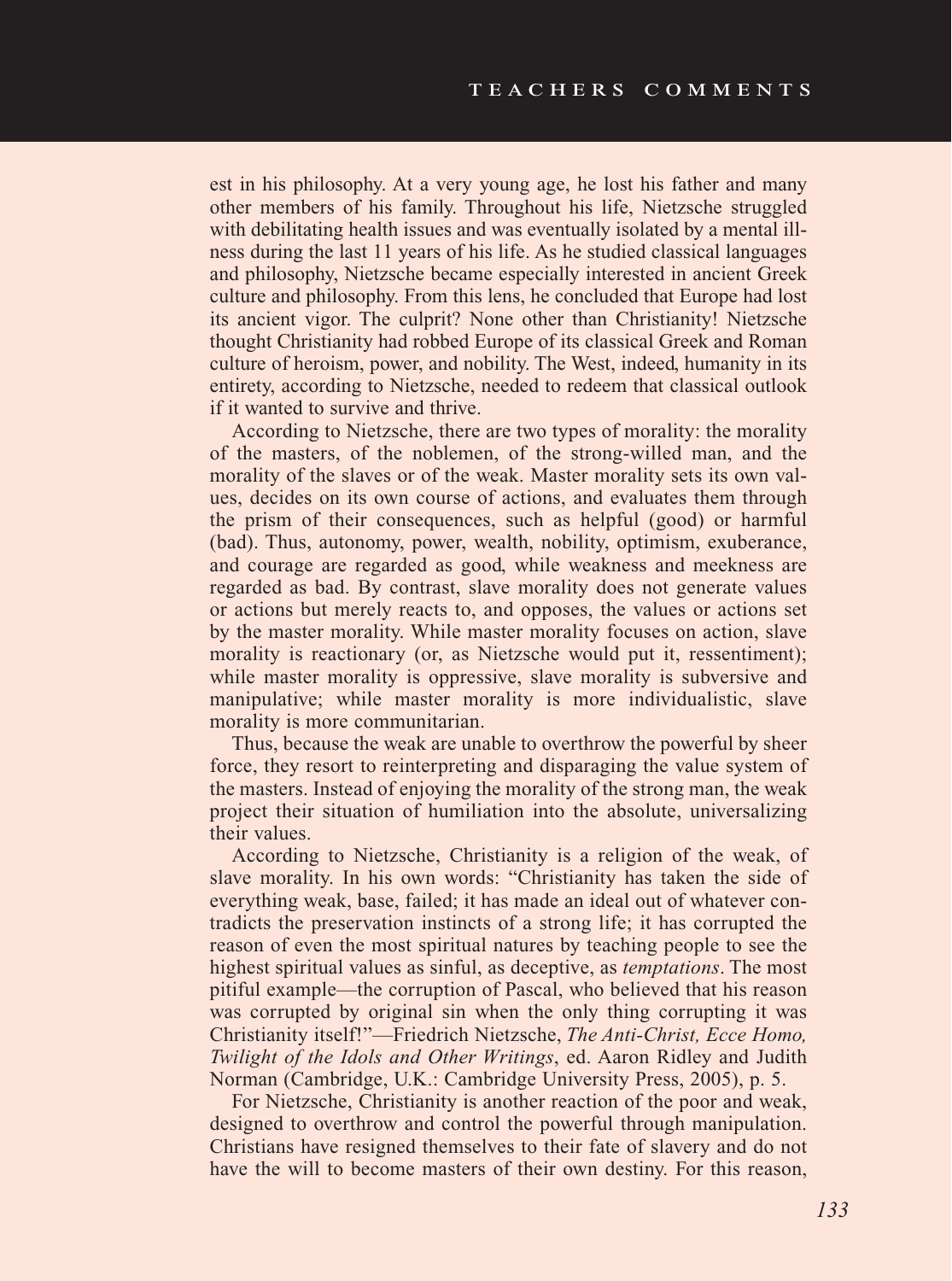they hypocritically denounce as sinful what the powerful people have and exalt as virtue what Christians cannot have, imposing their new morality onto all humans. Thus, because Christians could not overpower the rich and the powerful by other means, they devised a way to control the strong with their morality. In this Christian morality, for instance, Christians would convert their inescapable weakness and submission to other people into the virtue of obedience. And the Christians' inability to take revenge would impel Christians to invent the virtue of forgiveness. Likewise, they would design other virtues, such as piety, love, reciprocity, and equality. No matter how noble these virtues may seem to many, for Nietzsche, Christian morality was unacceptable, irrational, and repulsive, because, in his view, Christians used these virtues to reverse the morality of the strong and noble man of this world, to enslave and even oppress him. To Nietzsche, Christian morality keeps people under control, keeps them in obscurity, and makes them ordinary, unexceptional.

Obviously, Nietzsche's criticism of Christian morality and its fundamental concept of meekness is a lamentably wrong understanding of Christianity. The Christian virtue of meekness does not spring out of powerlessness—but out of God's power, justice, and love. When Jesus was taken to the Jewish court and one official slapped Him, Jesus demanded an answer for that unjust act *(John 18:23).* The Gospels make it clear that Jesus died on the cross, not because He did not have any way of escaping *(Matt. 26:53)* but because He voluntarily and lovingly gave His life for our salvation *(John 10:17, 18; John 18:4–11; John 19:11; Phil. 2:6–9)*. Christian meekness is the result not of fear but of love.

Paul teaches Christians to live "with all lowliness and meekness, with longsuffering, forbearing one another in love" *(Eph. 4:2).* Paul explains that we rejoice in our suffering and know that "the love of God has been poured out in our hearts" *(Rom. 5:5, NKJV).* Paul further clarifies that God manifested His love to us when we were powerless and rebellious *(Rom. 5:6–8).* John affirms this Bible truth when he declares, "We love Him because He first loved us" *(1 John 4:19, NKJV).* 

By describing humans as powerless, Paul does not denigrate humanity, but, rather, describes the reality of the human condition *(see also Rom. 3:26, Romans 7).* The Bible does not regard human powerlessness as class struggle—but, rather, depicts all humans as powerless in the face of sin and death. Also, biblical Christianity does not falsely denigrate humanity in order to deceive them into making people cry out to God for grace. Rather, the Bible realistically describes the sinful condition of human beings and portrays a God who voluntarily and lovingly humbles Himself to save an arrogant, rebellious humanity *(John 1:11, 12; John 3:16).* 

As someone said, it takes strength to be meek! And it takes divine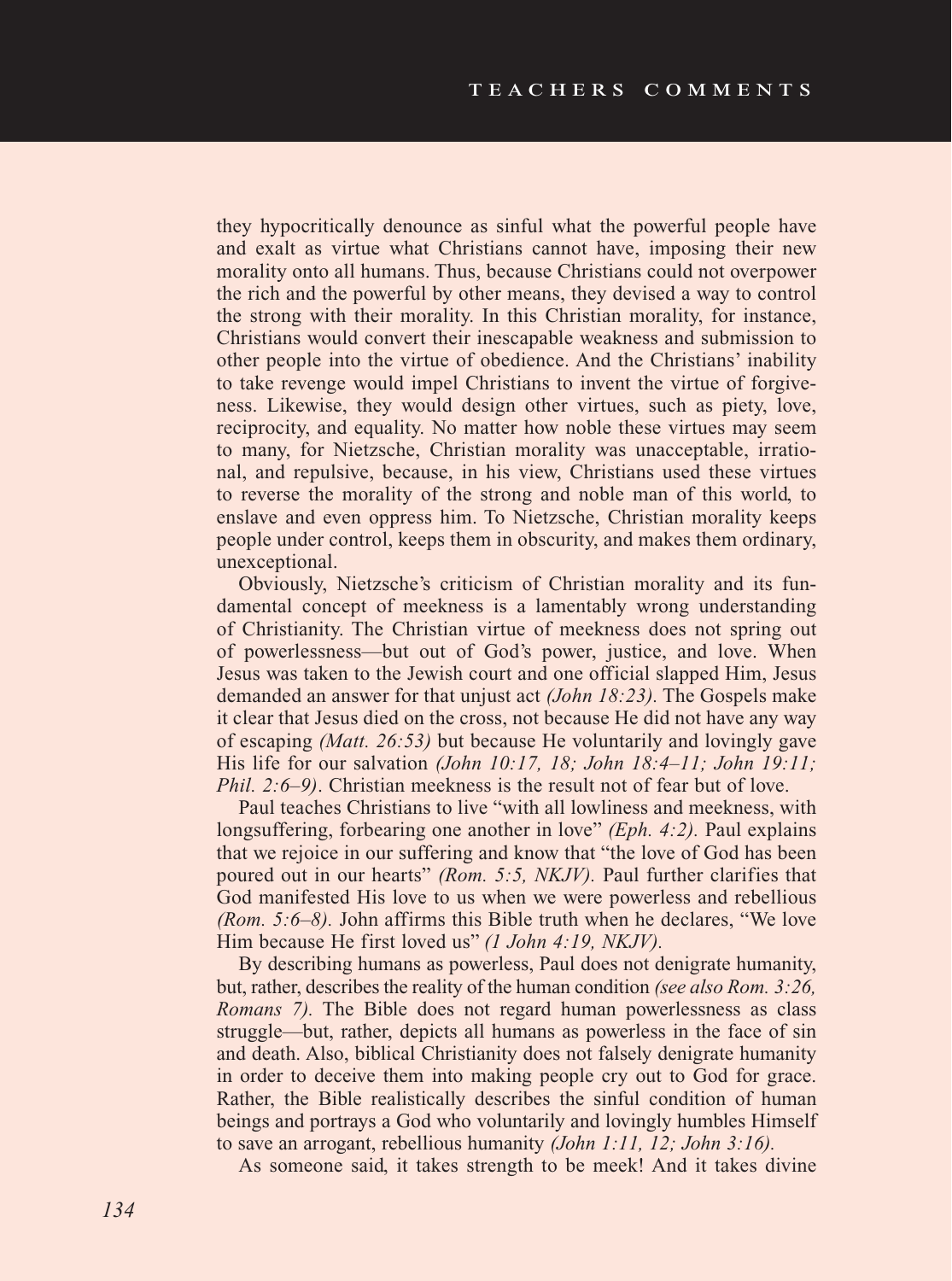power to love sinful, arrogant, rebellious people! Perhaps one of the most memorable examples of Jesus' meekness was His prayer on the cross for the people who crucified Him and were mocking Him: " 'Father, forgive them, for they do not know what they do' " *(Luke 23:34, NKJV; see also Matt. 12:15–20, Acts 8:32, 1 Pet. 2:21–23).* Meekness is part of the fruit of the Spirit; it is God's empowering us to overcome the crucibles of this world.

#### **Moses' Meekness and God's Wrath**

How could Moses, the servant of God, be designated the meekest person ever to walk the earth, while at the same time the Bible portrays God as full of wrath? We need to understand that God's wrath is not the opposite of meekness. The divine wrath is God's reaction to, and His repulsion toward, sin. But God genuinely loves the sinner. If God were arrogant, He would not have waited about sixteen hundred years for the antediluvians to return to Him. Neither would He have waited for more than four hundred years for the Canaanites to fill up the cup of their iniquity. Nor would He have waited some fifteen hundred years for the Israelites to be faithful to Him. Likewise, God would not have waited some two thousand years for Christians to fulfill their mission. An arrogant god would have exterminated each of these entities immediately. But God addresses each of them in love and hope, calling them to return to a relationship with Him.

## *Part III: Life Application*

**1. Our God is a perfect communicator. He tells people openly and comprehensibly what He likes and what He does not like. Thus, God leaves us in no doubt as to His feelings about sin: He rejects it. At the same time, God does not humiliate the sinner with the purpose of subjugating him or her. Rather, God talks about the situation generated by sin; at the same time, He provides solutions. Yes, His reaction against sin is unequivocal, but so is His invitation to sinners to be reconciled to Him. Think of how you can be meek, yet denunciatory of sin in your life and in the lives of your family and community members.**